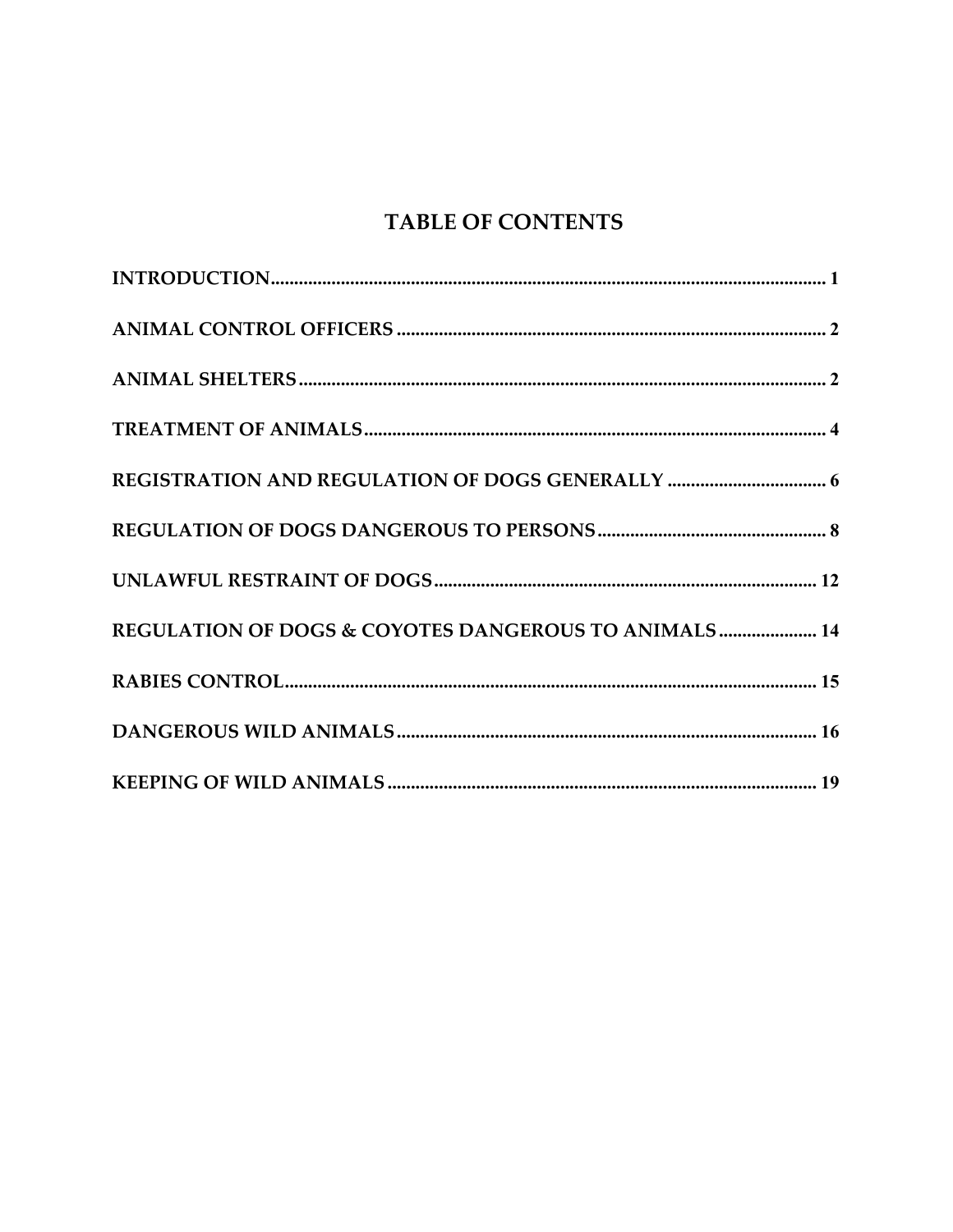# **ANIMAL CONTROL HANDBOOK[1](#page-1-1)**

# **Introduction**

<span id="page-1-0"></span>A county's authority to regulate animals is extensive.[2](#page-1-2) Within its unincorporated areas, a county may operate an animal shelter, enforce laws against cruelty toward animals, require the registration of certain domestic animals, prohibit certain dogs from running at large, seize dangerous dogs, and regulate or prohibit the keeping of wild animals.

Generally, the commissioners court must adopt orders to exercise its authority. In one instance, approval at a countywide special election is required before the court may implement a local registration program. Criminal and civil penalties are prescribed for violations of the laws establishing a county's authority over animals within its jurisdiction. Injunctive relief is also available under certain statutes.

This publication is intended to provide a summary of the laws generally applicable to counties relating to animal treatment and regulation, including information about a county's duty and authority regarding domestic and wild animals.[3](#page-1-3) Additional information about regulation of estrays and livestock may be found in the Legal Department publication: Stock Laws, available on the Texas Association of Counties website, [www.county.org.](http://www.county.org/)



The symbol indicates sections that have been updated since the previous publication.

<span id="page-1-1"></span><sup>&</sup>lt;sup>1</sup> This Handbook includes changes adopted by the  $87<sup>th</sup>$  Legislature through the Third Special Session (2021).

<span id="page-1-2"></span><sup>&</sup>lt;sup>2</sup> Additionally, the commissioners court is required to cooperate with the Texas Animal Health Commission in protecting livestock, domestic animals and domestic fowl from communicable diseases under Agriculture Code §161.003.

<span id="page-1-3"></span><sup>&</sup>lt;sup>3</sup> Generally, a municipality has parallel duties and authority regarding animals within its jurisdiction. This handbook does not include statutory references to municipalities.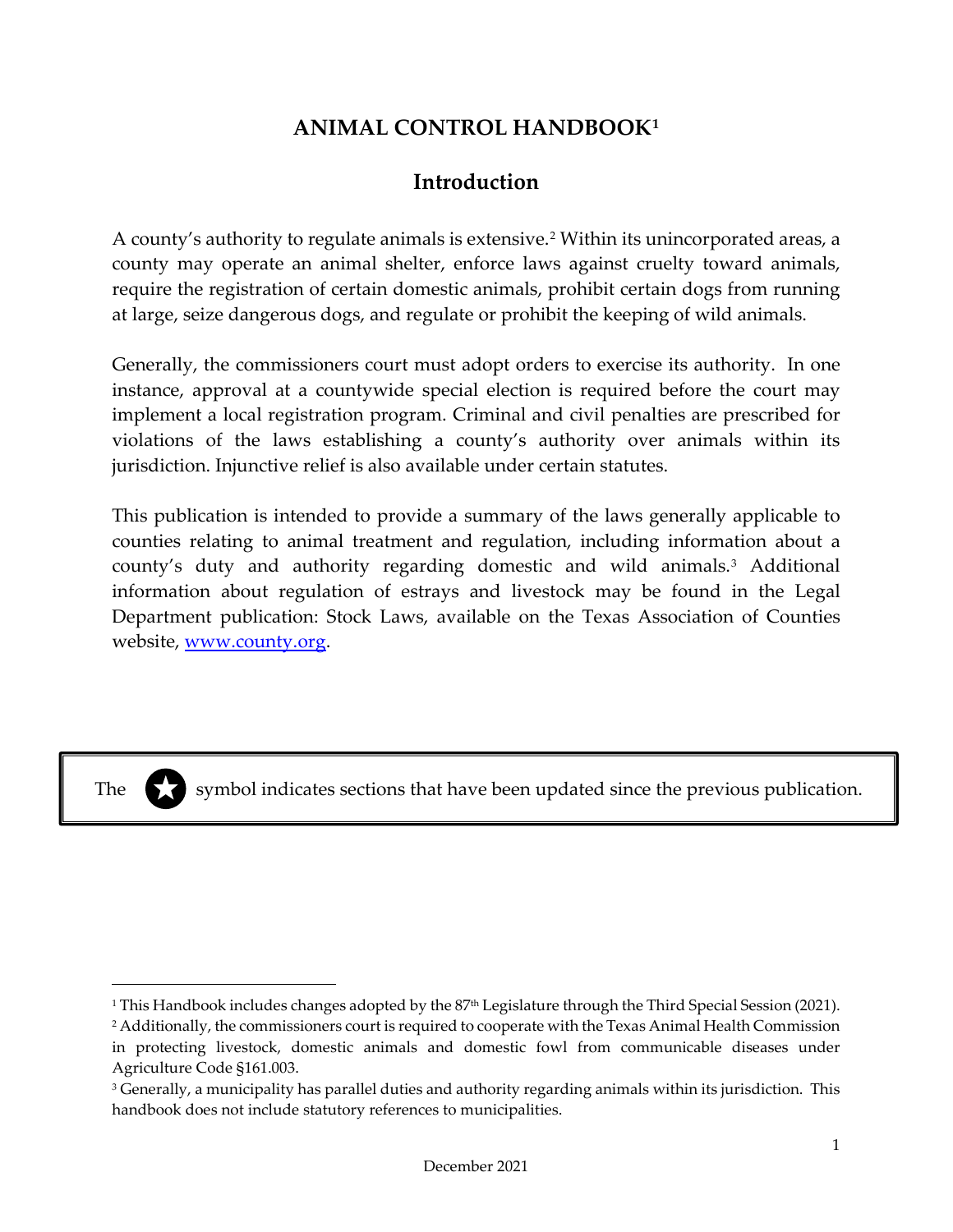#### **ANIMAL CONTROL OFFICERS**

<span id="page-2-0"></span>**Source law:** Health and Safety Code, Chapter 829.

- *Scope:* Chapter 829 requires animal control officers who are **not peace officers** to comply with the training and continuing education requirements established by the chapter pursuant to standards and curricula prescribed by the Department of State Health Services.[4](#page-2-2) A person may not perform the duties of an animal control officer unless the person satisfies the educational requirements of Chapter 829.[5](#page-2-3)
- *Applicability:* Applies to all counties with a population in excess of 75,000. Also applies to counties of 75,000 or less, unless the commissioners court adopts an order exempting the county from the Chapter.<sup>[6](#page-2-4)</sup>

#### <span id="page-2-1"></span>**ANIMAL SHELTERS**

- *Source law*: Health and Safety Code, Chapter 823.
- *Scope:* With limited exceptions, each shelter operated in the state must comply with the requirements of Chapter 823, the housing and sanitation standards adopted under Chapter 826, the cat and dog sterilization mandate under Chapter 828, and animal control officer training adopted under Chapter 829.[7](#page-2-5)
- *Applicability:* Does not apply to a county with a population of less than 75,000, a veterinary medicine clinic, or to a livestock commission facility.[8](#page-2-6)
- *Definition:* "Animal shelter" means a facility that keeps or legally impounds stray, homeless, abandoned, or unwanted animals.<sup>9</sup>
- *Authority:* The commissioners court in a county in which an animal shelter is located must appoint an advisory committee consisting of at least four persons to assist the shelter operator in complying with the

<span id="page-2-2"></span><sup>4</sup> Tex. Health and Safety Code §§829.002, 829.003

<span id="page-2-3"></span><sup>5</sup> Tex. Health and Safety Code §829.002

<span id="page-2-4"></span><sup>6</sup> Tex. Health and Safety Code §829.0015

<span id="page-2-5"></span><sup>7</sup> Tex. Health and Safety Code §823.003

<span id="page-2-6"></span><sup>8</sup> Tex. Health and Safety Code §823.002

<span id="page-2-7"></span><sup>9</sup> Tex. Health and Safety Code §823.001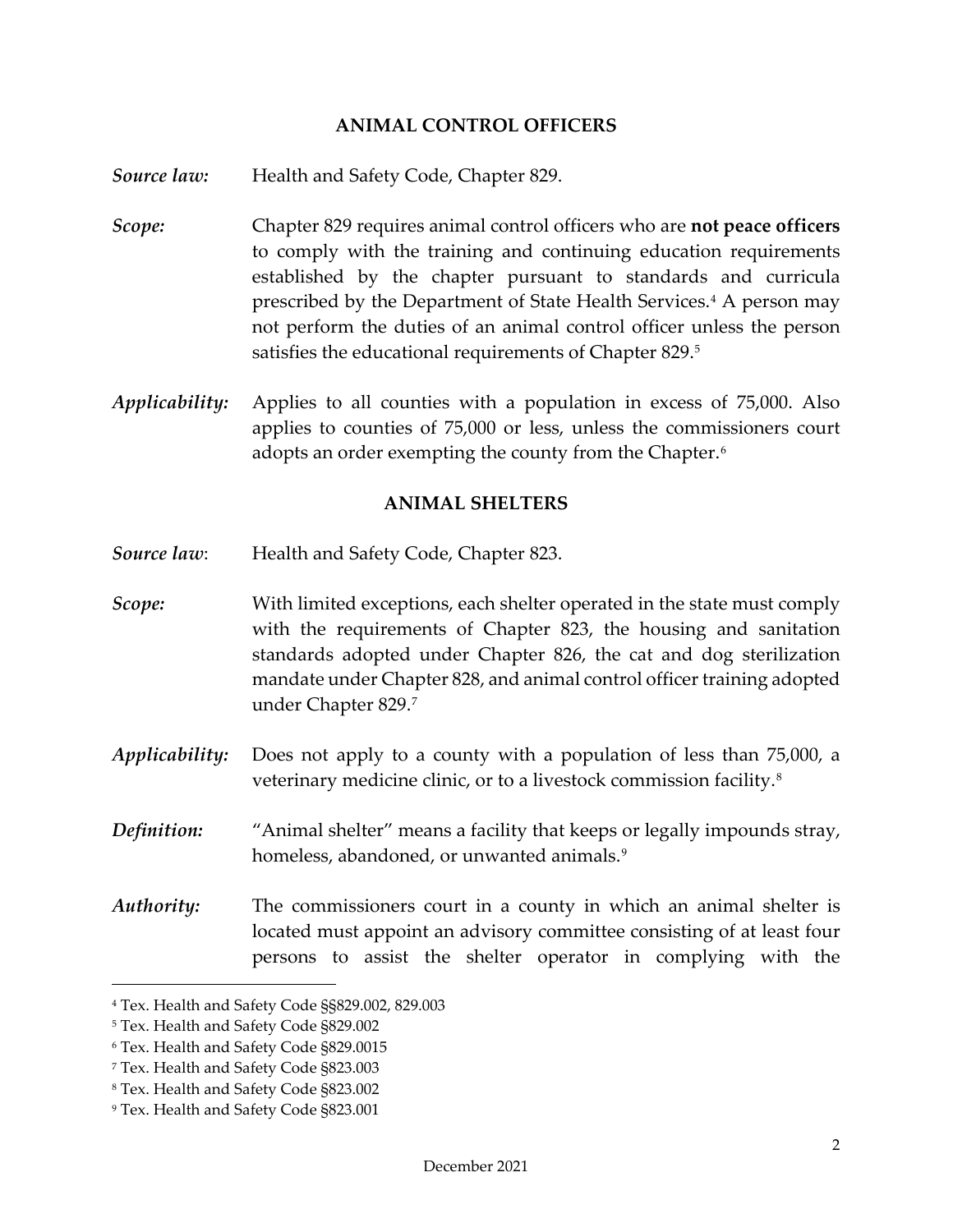requirements of Chapter 823.[10](#page-3-0) At least one county official and one veterinarian must be appointed to the advisory committee.[11](#page-3-1)

The county may enforce the requirements of Chapter 823 at an animal shelter located in the county, except for a shelter operated by a municipality.<sup>[12](#page-3-2)</sup>

Euthanization of an animal in an animal shelter must be performed in accordance with Ch. 821, Subchapter C.[13](#page-3-3)

A county with a population in excess of 20,000 may not release a dog or cat from an animal shelter unless the county complies with the requirements of Health and Safety Code Chapter 828, *Dog and Cat Sterilization*.[14](#page-3-4)

As soon as practicable after an animal is placed in the custody of an animal shelter, the shelter is required to scan the animal to determine whether a microchip is implanted in the animal.<sup>[15](#page-3-5)</sup>

**Penalty:** Both criminal and civil penalties are prescribed. An offense under Chapter 823 is a Class C misdemeanor.[16](#page-3-6) 

> A civil penalty of not less than \$100 or more than \$500 may be imposed for each violation and for each day of a continuing violation.<sup>[17](#page-3-7)</sup>

A violation of the chapter may also be prohibited by injunction.[18](#page-3-8)

<span id="page-3-0"></span><sup>10</sup> Tex. Health and Safety Code §823.005(a)

<span id="page-3-1"></span><sup>11</sup> Tex. Health and Safety Code §823.005(b)

<span id="page-3-2"></span><sup>12</sup> Tex. Health and Safety Code §823.008

<span id="page-3-3"></span><sup>13</sup> Tex. Health and Safety Code §821.052

<span id="page-3-4"></span><sup>14</sup> Tex. Health and Safety Code §828.013(4)

<span id="page-3-5"></span><sup>&</sup>lt;sup>15</sup> Tex. Health and Safety Code §823.004 added by HB 604, 87<sup>th</sup> (R) Leg., effective Sept. 1, 2021

<span id="page-3-6"></span><sup>16</sup> Tex. Health and Safety Code §823.003(f)

<span id="page-3-7"></span><sup>17</sup> Tex. Health and Safety Code §823.009

<span id="page-3-8"></span><sup>18</sup> Tex. Health and Safety Code §§823.007, 823.009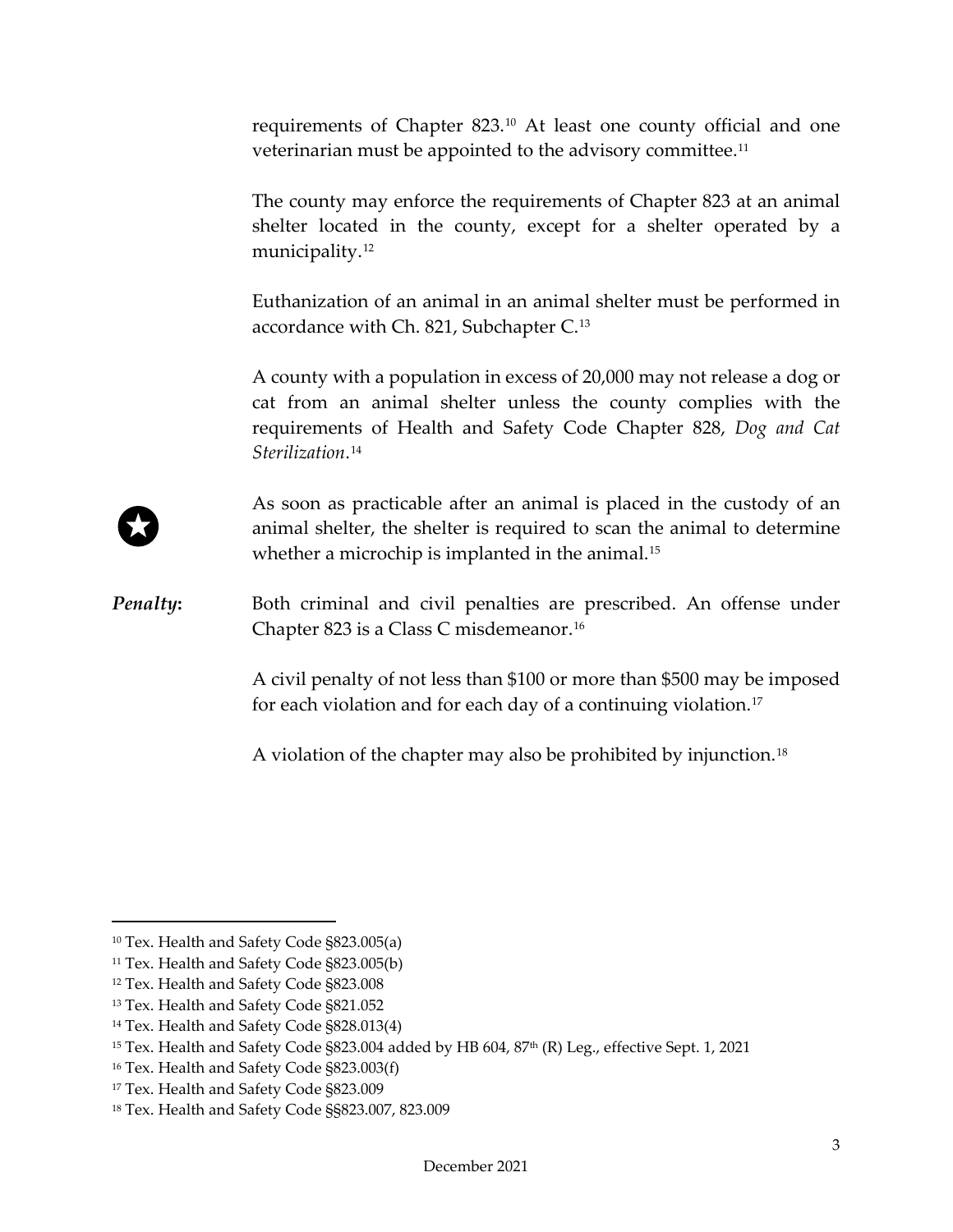#### <span id="page-4-0"></span>**ANIMALS: TREATMENT**

- *Source law:* Health and Safety Code, Chapter 821*.*
- *Scope:* Chapter 821 governs the treatment of all living nonhuman creatures and authorizes certain county officials to seize an animal that is being "cruelly treated"
- *Definition:* "Cruelly treated" includes tortured, seriously overworked, unreasonably abandoned, unreasonably deprived of necessary food, water, care, or shelter, cruelly confined, or caused to fight with another animal.[19](#page-4-1) The acts prohibited under the bestiality provision in Penal Code §21.09 add to the definition of cruel treatment under Chapter 821 of the Health & Safety Code.

"Nonprofit animal welfare organization" means a nonprofit organization that has as its purpose:

- 1) the prevention of cruelty to animals; or
- 2) the sheltering of, caring for, and providing homes for lost, stray, and abandoned animals.<sup>[20](#page-4-2)</sup>

"Owner" includes a person who owns or has custody or control of an animal<sup>[21](#page-4-3)</sup>

*Authority:* A peace officer or animal control officer may seek a warrant from a justice court or magistrate in the county to seize an animal that the officer has reason to believe has been or is being cruelly treated.<sup>[22](#page-4-4)</sup>

> The officer executing the warrant shall impound the animal and give written notice to the owner of the time and place of the hearing.<sup>[23](#page-4-5)</sup>

> A hearing must be held within 10 days of the date the warrant is issued.[24](#page-4-6)

<span id="page-4-1"></span><sup>19</sup> Tex. Health and Safety Code §821.021

<span id="page-4-2"></span><sup>20</sup> Tex. Health and Safety Code §821.021

<span id="page-4-3"></span><sup>21</sup> Tex. Health and Safety Code §821.021

<span id="page-4-4"></span><sup>22</sup> Tex. Health and Safety Code §821.022(a)

<span id="page-4-5"></span><sup>23</sup> Tex. Health and Safety Code §821.022(c)

<span id="page-4-6"></span><sup>24</sup> Tex. Health and Safety Code §821.022(b)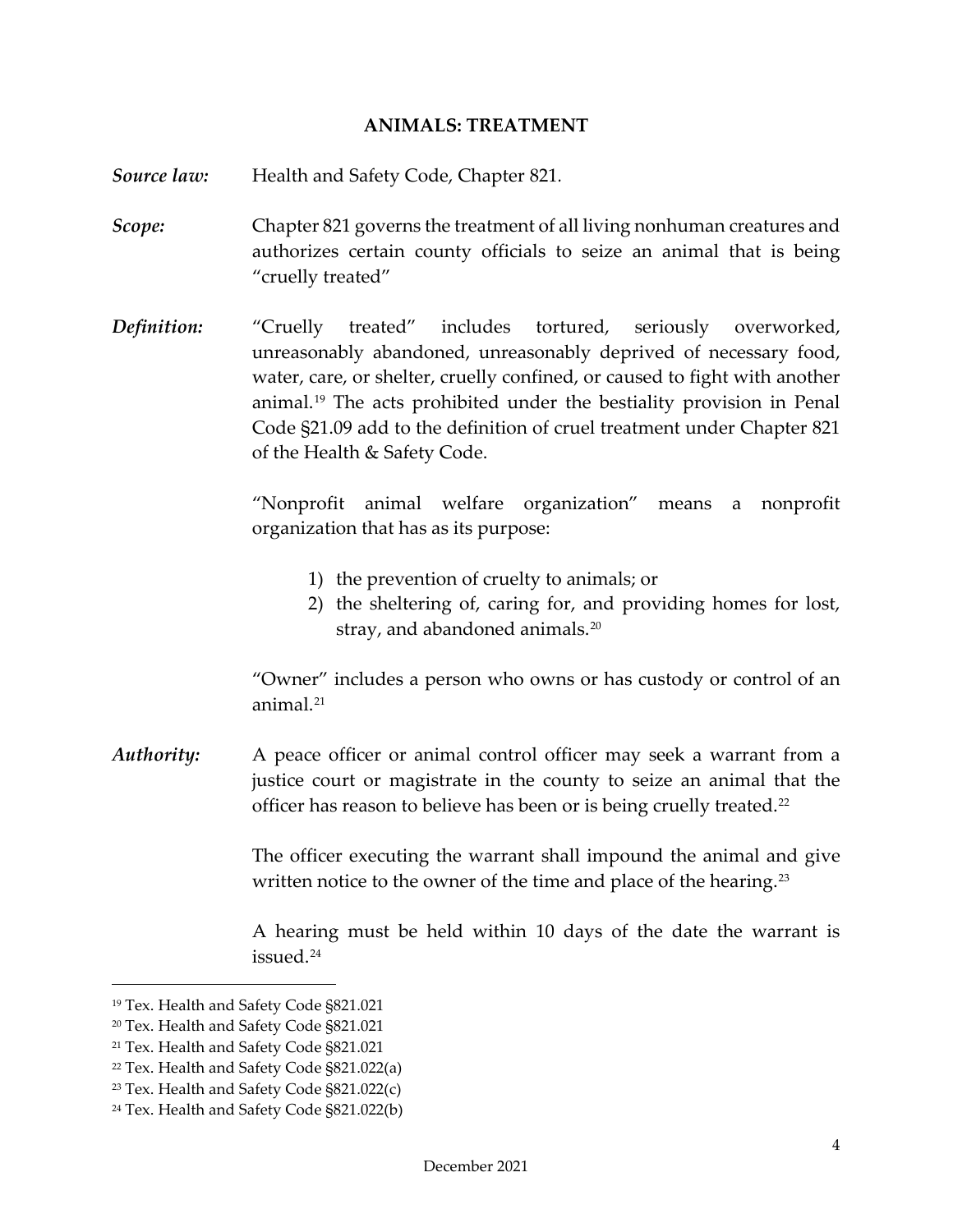A person divested of ownership of an animal may appeal the order to a county court or county court at law. A party to an appeal is entitled to a jury trial on request. The decision of the county court or county court at law is final, and no further appeal may be taken.[25](#page-5-0)

As a condition of perfecting an appeal, the owner of the animal must file a notice of appeal and a cash or surety bond in an amount set by the court under  $\S821.023(e-2)$  not later than the  $10<sup>th</sup>$  calendar day after the date the order is issued. [26](#page-5-1) 

An animal found by the court to have been cruelly treated may be sold at a public auction, given to an animal shelter or nonprofit animal welfare organization, or humanely destroyed.<sup>[27](#page-5-2)</sup> At an auction authorized by §821.023(d), a bid by the animal's former owner or that person's agent may not be accepted.[28](#page-5-3)

- *Proceeds:* The proceeds from the sale of an animal are applied first to the expenses of caring for the animal during its impoundment and then to the administrative costs of investigation of the case, expert witnesses, and auction expenses. Any excess proceeds are returned to the former owner.[29](#page-5-4)
- *Penalty:* A person who mistreats an animal is subject to prosecution in county court under §42.09 Penal Code (relating to livestock) or §42.092 (relating to nonlivestock). [30](#page-5-5) Violations range from a Class A misdemeanor to a 3rd degree felony.[31](#page-5-6) An individual who engages in the acts prohibited by the bestiality provision in §21.09 of the Penal Code can also be prosecuted under that provision.

<span id="page-5-0"></span><sup>25</sup> Tex. Health and Safety Code §821.025

<span id="page-5-1"></span><sup>26</sup> Tex. Health and Safety Code §821.025(b)

<span id="page-5-2"></span><sup>27</sup> Tex. Health and Safety Code §821.023(d)

<span id="page-5-3"></span><sup>28</sup> Tex. Health and Safety Code §821.024

<span id="page-5-4"></span><sup>29</sup> Tex. Health and Safety Code §821.024(b)

<span id="page-5-5"></span><sup>30</sup> Tex. Health and Safety Code §821.023

<span id="page-5-6"></span><sup>31</sup> Tex. Penal Code §§42.09, 42.092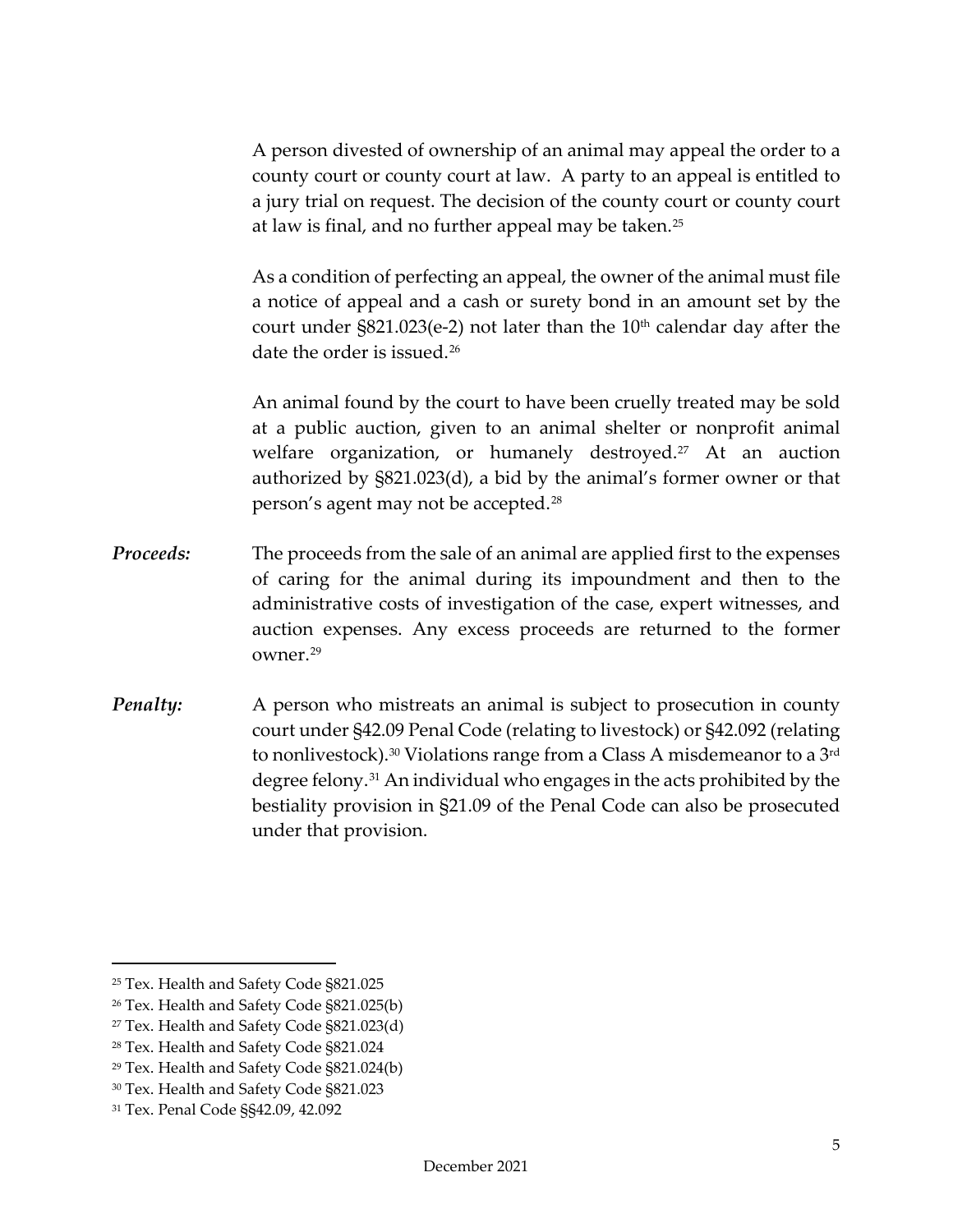#### <span id="page-6-0"></span>**DOGS: REGISTRATION AND GENERAL REGULATION**

- *Source law:* Health and Safety Code, Chapter 822, Subchapter C.
- *Scope:* Subchapter C authorizes certain counties, after petition and an election, to adopt a dog registration program, impose a registration fee between \$1 and \$5, and prohibit an unregistered or untagged dog over the age of 6 months from running at large.
- *Applicability:* This subchapter **applies only** to a county that adopts the subchapter after an election at which a majority of the voters approve the proposition authorizing the registration of dogs and the imposition of a fee.

The subchapter **does not apply** to a county that enacts or has enacted registration or restraint laws under Health and Safety Code, Chapter 826 (Rabies Control Act of 1981).[32](#page-6-1)

*Election:* The commissioners court must order an election on the registration of dogs in the county upon receipt of a valid petition signed by at least 100 qualified property taxpaying votes of the county or a majority of the qualified property taxpaying voters of the county, whichever is less.[33](#page-6-2) If the ballot proposition is approved, the dog registration requirement takes effect on the  $10<sup>th</sup>$  day after the election result is declared.<sup>[34](#page-6-3)</sup> The county judge shall issue and require the publication or posting of the vote.[35](#page-6-4)

> If the proposition fails, another dog registration election may not be held sooner than six months after the date of the first election.<sup>36</sup>

> An election to repeal a dog registration requirement under Chapter 822 may not be held sooner than two years after the date of the election adopting the requirement.[37](#page-6-6)

<span id="page-6-1"></span><sup>32</sup> Tex. Health and Safety Code §822.021

<span id="page-6-2"></span><sup>33</sup> Tex. Health and Safety Code §822.022

<span id="page-6-3"></span><sup>34</sup> Tex. Health and Safety Code §822.025

<span id="page-6-4"></span><sup>35</sup> Tex. Health and Safety Code §822.025

<span id="page-6-5"></span><sup>36</sup> Tex. Health and Safety Code §822.026(a)

<span id="page-6-6"></span><sup>37</sup> Tex. Health and Safety Code §822.026(b)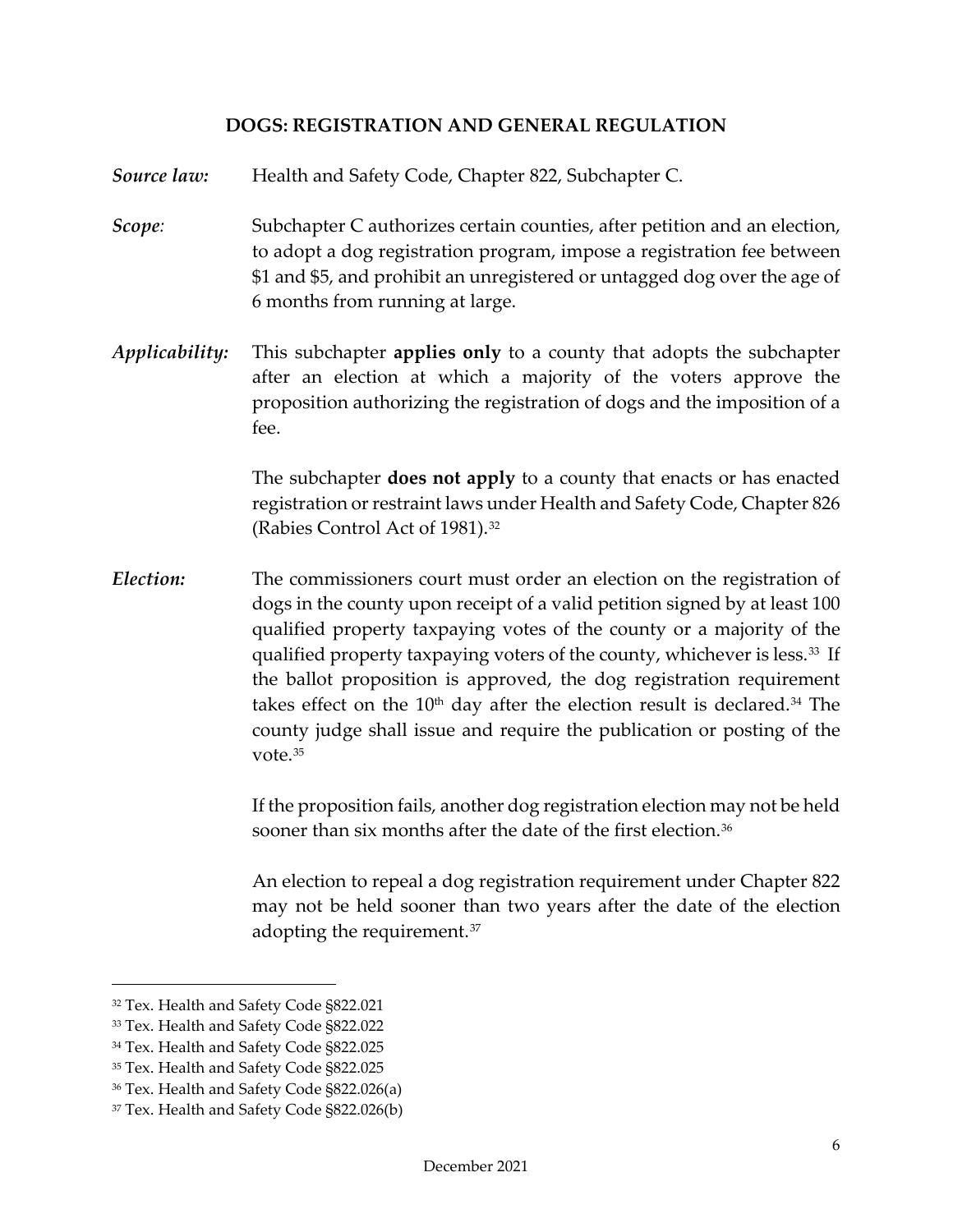| Authority:   | In a county that adopts a registration requirement:                                                                                                                                                                                                                                                |
|--------------|----------------------------------------------------------------------------------------------------------------------------------------------------------------------------------------------------------------------------------------------------------------------------------------------------|
|              | 1) the owner must register a dog that is six months of age or<br>older; and<br>2) the county treasurer must assign a registration number to<br>each dog registered and provide the dog's owner with an<br>identification tag and certificate. <sup>38</sup>                                        |
| Fee:         | Annually, the county treasurer shall collect a fee for each dog registered.<br>The fee must be at least \$1, but the commissioners court may set a higher<br>fee not to exceed \$5. <sup>39</sup> The fees must be deposited in a special fund to<br>be used only:                                 |
|              | 1) to defray the costs of administering the registration program;<br>and<br>2) upon order of the commissioners court, to reimburse the<br>owner of any sheep, goats, calves, or other domestic animals<br>or fowls killed by a dog not owned by the person seeking<br>reimbursement. <sup>40</sup> |
| Prohibition: | The owner or person having control of a dog at least six months old may<br>not allow the dog to run at large unless the dog is registered and the<br>dog's tag is attached around its neck. An unregistered dog is prohibited<br>from running at large. <sup>41</sup>                              |
|              | A person commits an offense if the person intentionally fails or refuses<br>to register a dog as required by Subchapter C or fails or refuses to allow<br>a dog to be killed when ordered by proper authorities to do so. <sup>42</sup>                                                            |
| Penalty:     | A violation of this subchapter is a misdemeanor punishable by a<br>fine not to exceed \$100 or confinement in jail for not more than 30 days,<br>or both a fine and confinement. <sup>43</sup>                                                                                                     |

<span id="page-7-0"></span><sup>38</sup> Tex. Health and Safety Code §§822.027, 822.030

<span id="page-7-1"></span><sup>39</sup> Tex. Health and Safety Code §822.028(a)

<span id="page-7-2"></span><sup>40</sup> Tex. Health and Safety Code §822.029(a)

<span id="page-7-3"></span><sup>&</sup>lt;sup>41</sup> Tex. Health and Safety Code §822.031

<span id="page-7-4"></span><sup>42</sup> Tex. Health and Safety Code §822.035

<span id="page-7-5"></span><sup>43</sup> Tex. Health and Safety Code §822.035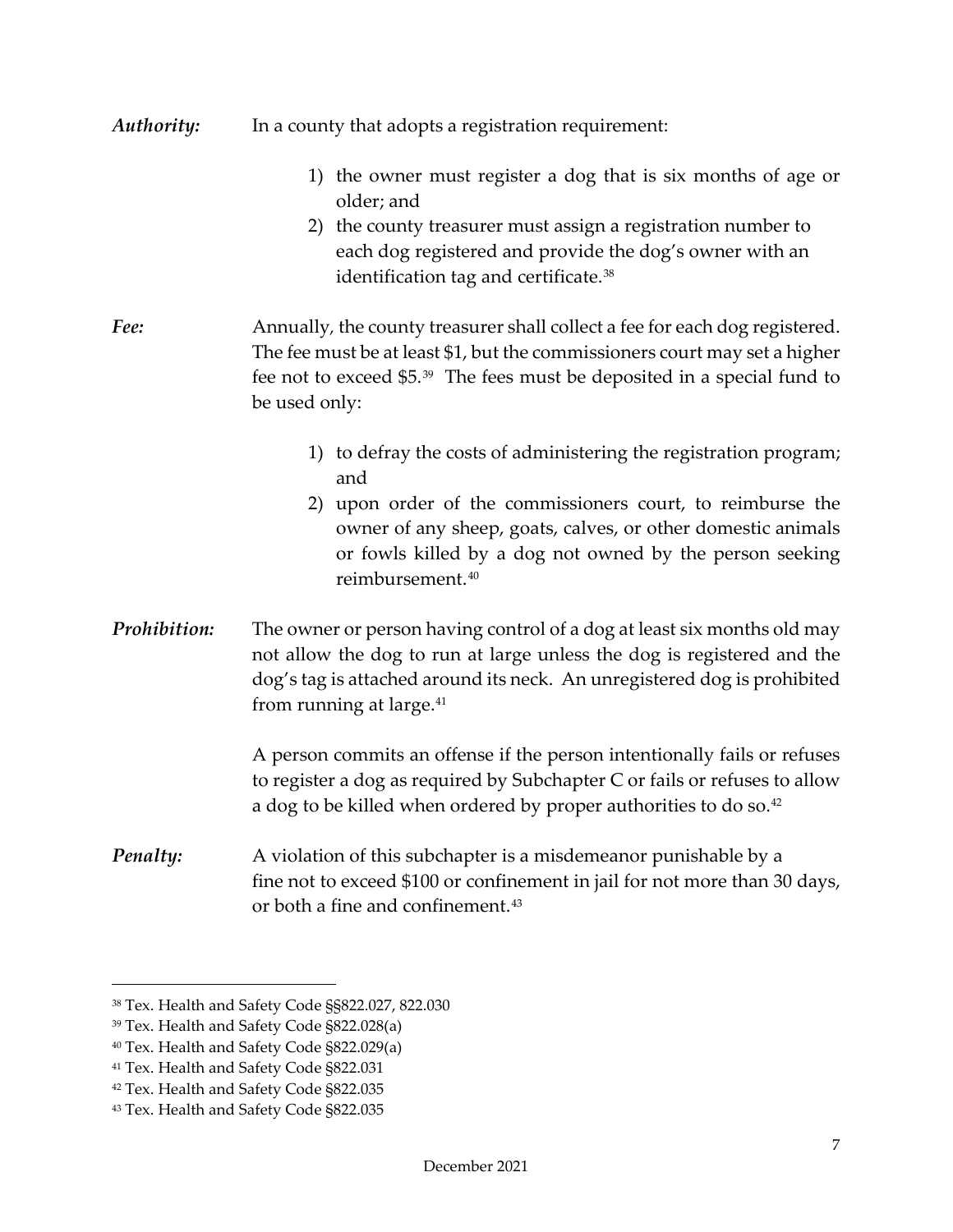#### **DOGS THAT ATTACK OR ARE DANGEROUS TO PERSONS**

*Source law:* Health and Safety Code, Chapter 822, Subchapters A and D.

*Definitions:* "Animal control authority" in Subchapters A and D means a county animal control office with authority over the area in which a dog is kept or the sheriff if the area does not have an animal control office.<sup>[44](#page-8-1)</sup>

"Dangerous dog" means:

- <span id="page-8-0"></span>1) a dog that makes an unprovoked attack on a person that causes bodily injury to the person and that occurs outside of a secure enclosure intended to prevent the dog's escape or release; or
- 2) a dog that commits unprovoked acts in a place other than a secure enclosure and the acts cause a reasonable person to believe that the dog will attack and cause bodily injury to that person.[45](#page-8-2)

"Secure enclosure" means a fenced area or structure that is locked, capable of preventing entry by the general public, including children, capable of preventing escape or release of a dog, clearly marked as containing a dangerous dog, and in conformance with the enclosure requirements established by the local animal control authority[.46](#page-8-3)

"Serious bodily injury" means an injury characterized by severe bite wounds or severe ripping or tearing of muscle that would cause a reasonably prudent person to seek treatment from a medical professional and would require hospitalization without regard to whether the person actually sought medical treatment.<sup>[47](#page-8-4)</sup>

*Scope:* Subchapter A of Chapter 822 governs the seizure and disposition of a dog that causes death or a serious bodily injury to a human.

<span id="page-8-1"></span><sup>44</sup> Tex. Health and Safety Code §§822.001, 822.041

<span id="page-8-2"></span><sup>45</sup> Tex. Health and Safety Code §§822.001, 822.041

<span id="page-8-3"></span><sup>46</sup> Tex. Health and Safety Code §§822.001, 822.041

<span id="page-8-4"></span><sup>47</sup> Tex. Health and Safety Code §822.001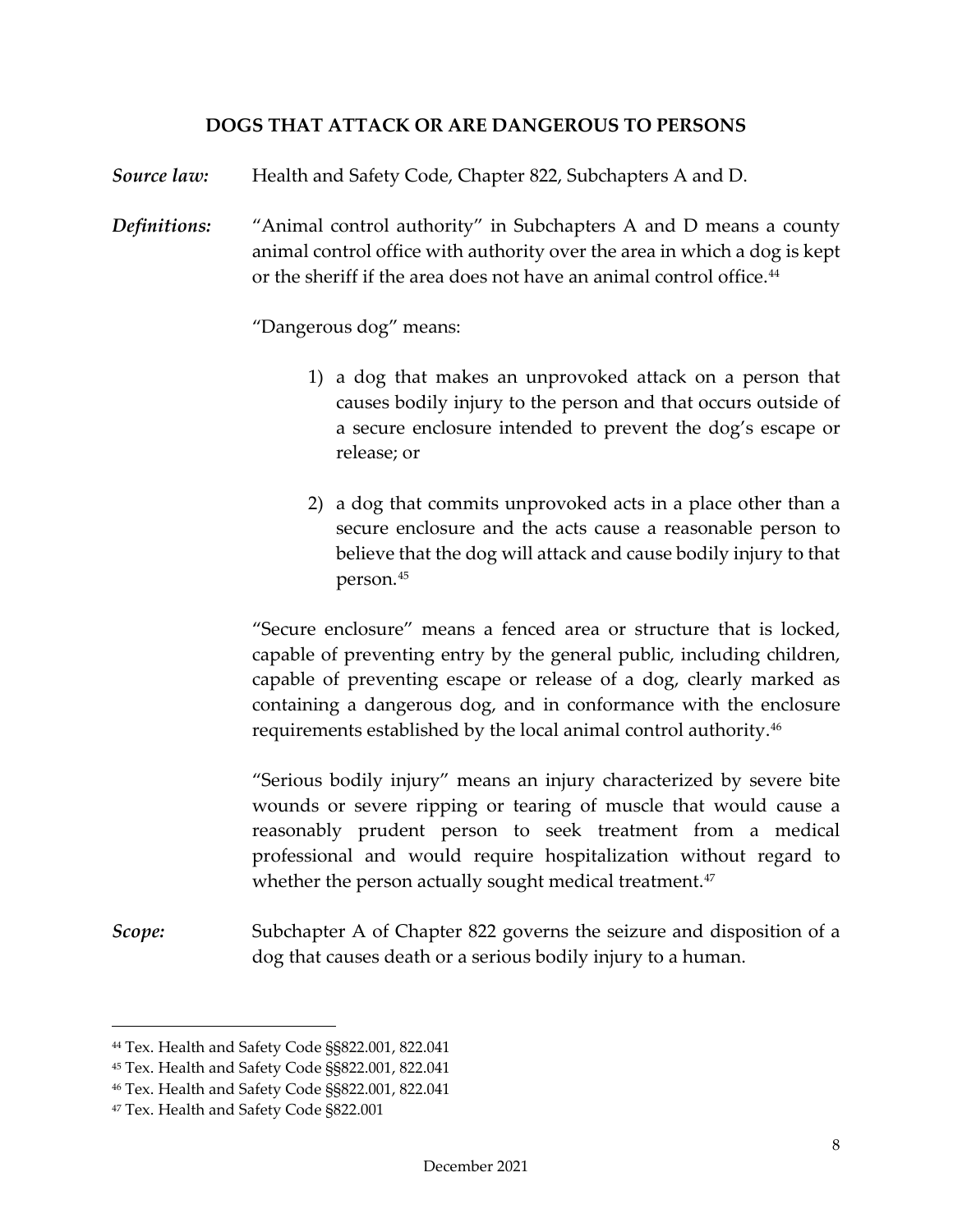Subchapter D of Chapter 822 governs the registration and regulation of a dangerous dog.

*Authority:* Under §822.002(b), a justice or county court shall order the animal control authority to seize and impound a dog and shall issue a warrant authorizing the seizure on the sworn complaint of any person<sup>[48](#page-9-0)</sup> and upon showing of probable cause that the dog caused the death or a serious bodily injury to a person by attacking, biting, or mauling the person.

> On a finding by the court that a dog caused the death of a person, the court **shall** order the dog destroyed. If that finding is not made, the court shall order the release of the dog.<sup>[49](#page-9-1)</sup>

> The court **may** order the destruction of a dog found to have caused serious bodily injury to a person by attacking, biting, or mauling.<sup>[50](#page-9-2)</sup>

However, the court **may not** order the dog destroyed if the court finds that the dog caused serious bodily injury to a person by attacking, biting, or mauling a person and the dog was being used for protection of a person or property and the attack, bite, or mauling occurred in an reasonably secure enclosure in which the dog was being kept and the owner provided notice of the presence of a dog, the injured person was at least eight years of age, and was trespassing in the enclosure when the attack, bite, or mauling occurred.

Furthermore, the court **may not** order the destruction of a dog which was not being used for the protection of a person or person's property if the attack, bite, or mauling occurred in an enclosure in which the dog was being kept, and the injured person was at least eight years of age and was trespassing in the enclosure when the attack, bite, or mauling occurred.

Finally, the court **may not** order the dog destroyed if the attack, bite, or mauling occurred during an arrest or other action of a peace officer

<span id="page-9-0"></span><sup>48</sup> The Attorney General opined in KP-0284 that §822.002(a)(l) does not require that the sworn complaint be based on personal knowledge.

<span id="page-9-1"></span><sup>49</sup> Tex. Health and Safety Code §822.003(d)

<span id="page-9-2"></span><sup>50</sup> Tex. Health and Safety Code §822.003(e)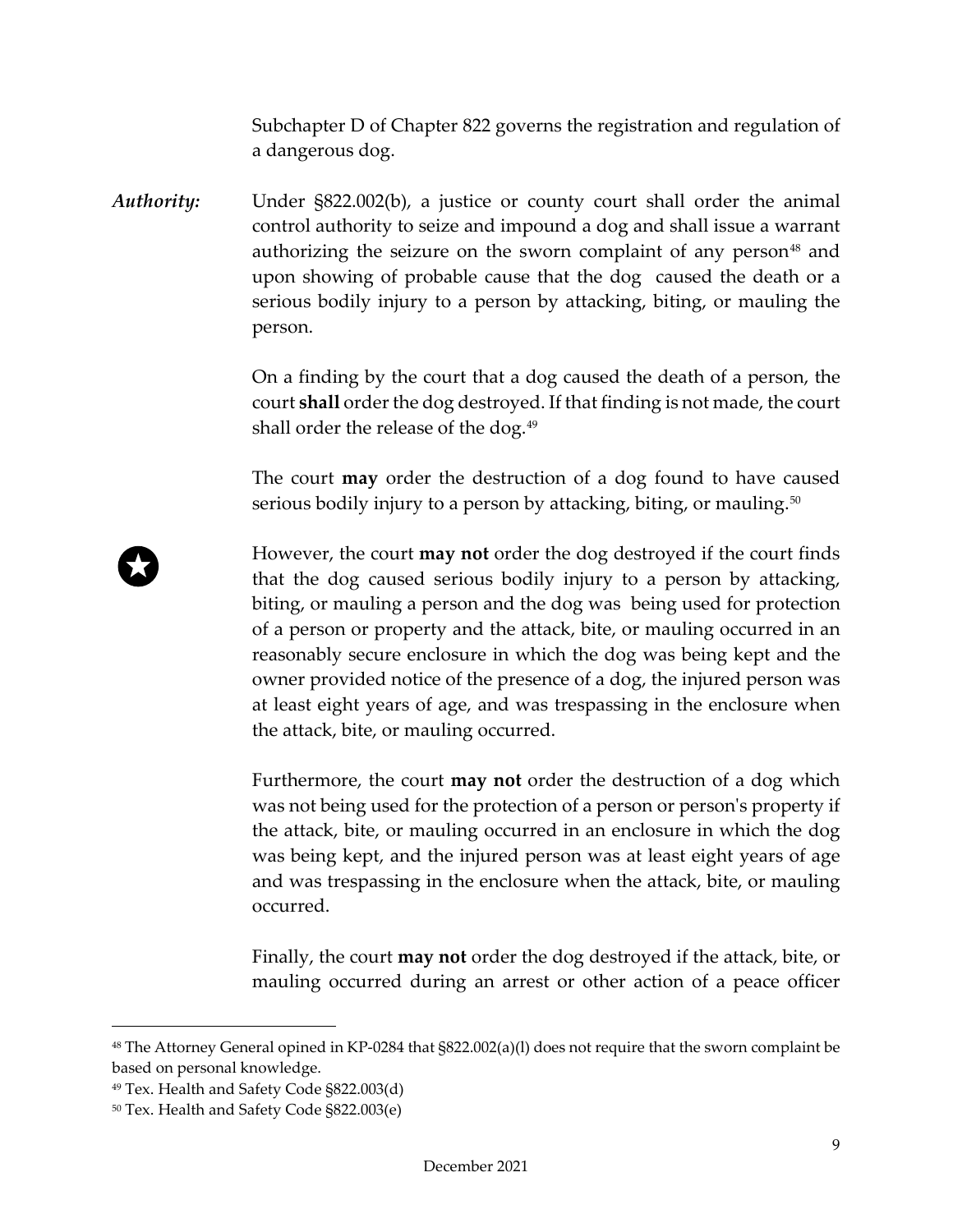while the peace officer was using the dog for law enforcement purposes, the dog was defending a person from an assault or person's property from damage or theft by the injured person, or the injured person was younger than eight years of age, the attack, bite, or mauling occurred in an enclosure in which the dog was being kept, and the enclosure was reasonably certain to keep a person younger than eight years of age from entering.<sup>[51](#page-10-0)</sup>

The county may impose additional local requirements or restrictions on dangerous dogs that are more stringent than the restrictions prescribed by Subchapter D and that are not specific to a particular breed or breeds.<sup>52</sup>

- *Prohibition:* An owner of a dangerous dog who does not comply with the registration, restraint and liability insurance or financial responsibility requirements of Subchapter D of Chapter 822 of the Health & Safety Code and any additional county regulations or restrictions on dangerous dogs shall deliver the dog to the animal control authority not later than the 30<sup>th</sup> day after learning that the dog is a dangerous dog.<sup>[53](#page-10-2)</sup>
- *Enforcement:* The animal control authority shall administer and enforce this subchapter and any additional local rules adopted by the county. The authority shall register a dangerous dog if the owner presents statutorily required information to the authority and pays an annual registration fee of \$50.[54](#page-10-3)

A justice or county court that finds the owner of a dangerous dog has failed to comply with §822.042(a) or (b) shall order the animal control authority to seize and impound the dog.[55](#page-10-4) 



A justice or county court shall order the animal control authority to return the dog to the owner if the owner complies with the registration, restraint and liability insurance or financial responsibility requirements

<span id="page-10-0"></span><sup>51</sup> Tex. Health and Safety Code §822.003(f)

<span id="page-10-1"></span><sup>52</sup> Tex. Health and Safety Code §822.047

<span id="page-10-2"></span><sup>53</sup> Tex. Health and Safety Code §822.042(b)

<span id="page-10-3"></span><sup>54</sup> Tex. Health and Safety Code §822.043

<span id="page-10-4"></span><sup>55</sup> Tex. Health and Safety Code §822.042(c)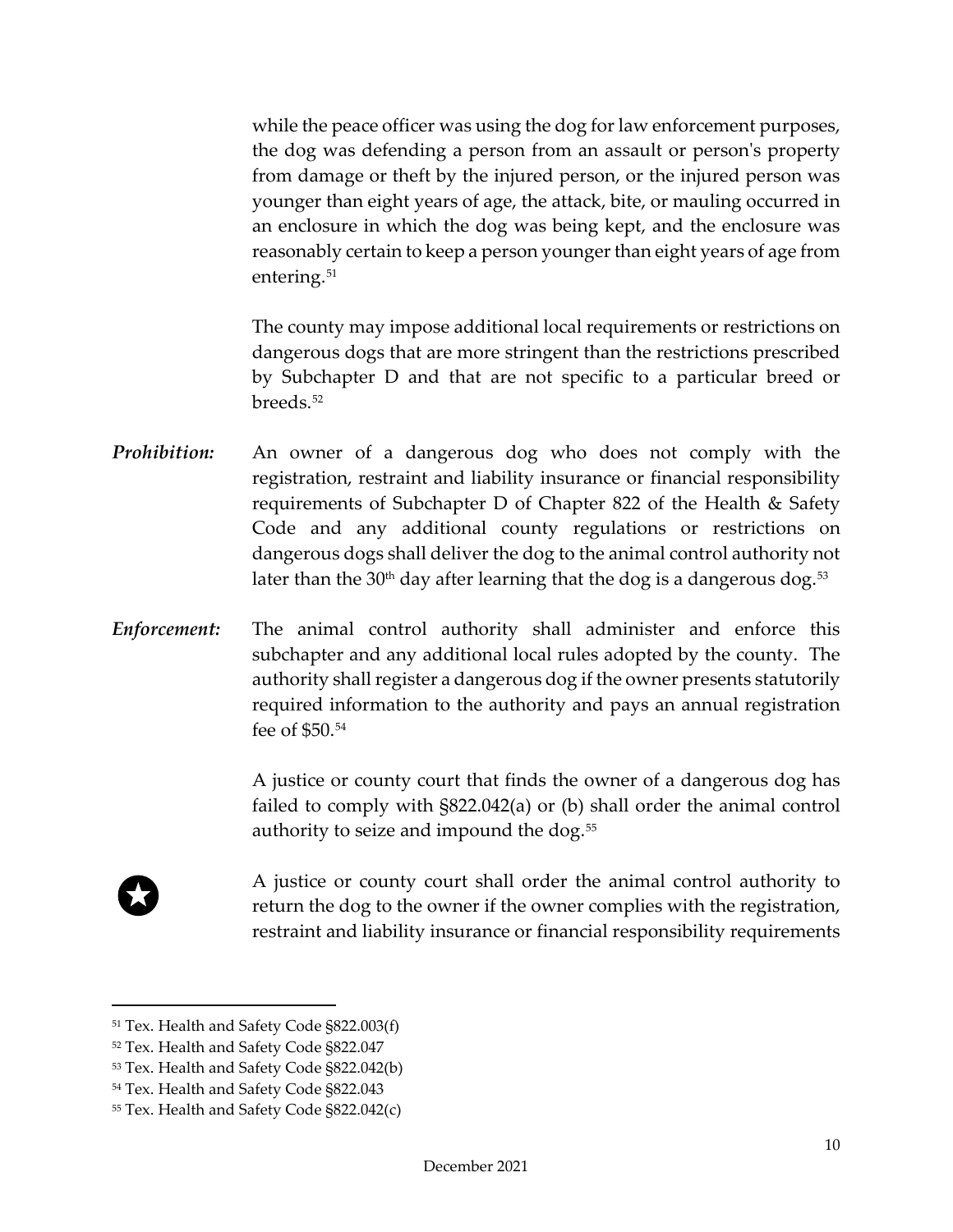of  $\S822.042(a)$  before the 11<sup>th</sup> day after the date the dog is seized or delivered to the authority.<sup>[56](#page-11-0)</sup>

- A justice or county court shall order the animal control authority to humanely destroy a dangerous dog if the owner has not met the registration, restraint and liability insurance or financial responsibility requirements of  $\S822.042(a)$  before the 11<sup>th</sup> day after the date the dog is seized or delivered to the authority. Any order to destroy a dog is stayed by operation of law for 10 calendar days from the date the order is issued to allow the owner to file a notice of appeal.<sup>[57](#page-11-1)</sup> A court may not order the destruction of a dog during the pendency of an appeal taken pursuant to §822.0424.
- Fee: The commissioners court may assess fees against a dog owner to defray the cost of seizure, impoundment, or destruction of a dangerous dog.<sup>[58](#page-11-2)</sup>
- *Offenses:* The owner of a dangerous dog commits an offense if the dog makes an unprovoked attack on another person outside the dog's enclosure and the dog causes **bodily injury** to the other person.[59](#page-11-3)

An offense under this section is a Class C misdemeanor.<sup>60</sup>

The owner of a dog commits an offense if:

- 1) with criminal negligence, the owner fails to secure the dog and it makes an unprovoked $61$  attack on another person, at a location other than the owner's property, that causes **serious bodily injury or death**; or
- 2) knows the dog to be a dangerous dog, and the dog makes an unprovoked<sup>[62](#page-11-6)</sup> attack on another person, at a location other

<span id="page-11-0"></span><sup>56</sup> Tex. Health and Safety Code §822.042(d)

<span id="page-11-1"></span> $57$  Tex. Health and Safety Code §822.042(e-1) added by HB 3340, 87<sup>th</sup> (R) Leg., effective Sept. 1, 2021

<span id="page-11-2"></span><sup>58</sup> Tex. Health and Safety Code §822.042(d)

<span id="page-11-3"></span><sup>59</sup> Tex. Health and Safety Code §822.044(a)

<span id="page-11-4"></span><sup>60</sup> Tex. Health and Safety Code §822.044(b)

<span id="page-11-5"></span> $61$  If a court finds that a dog caused death or serious bodily injury to a person, the fact that the dog's attack was unprovoked is not an element a court must find before ordering a dog destroyed under section 822.003. Tex. Att'y Gen. Op. KP-0284 (2020).

<span id="page-11-6"></span><sup>62</sup> *See,* footnote 62.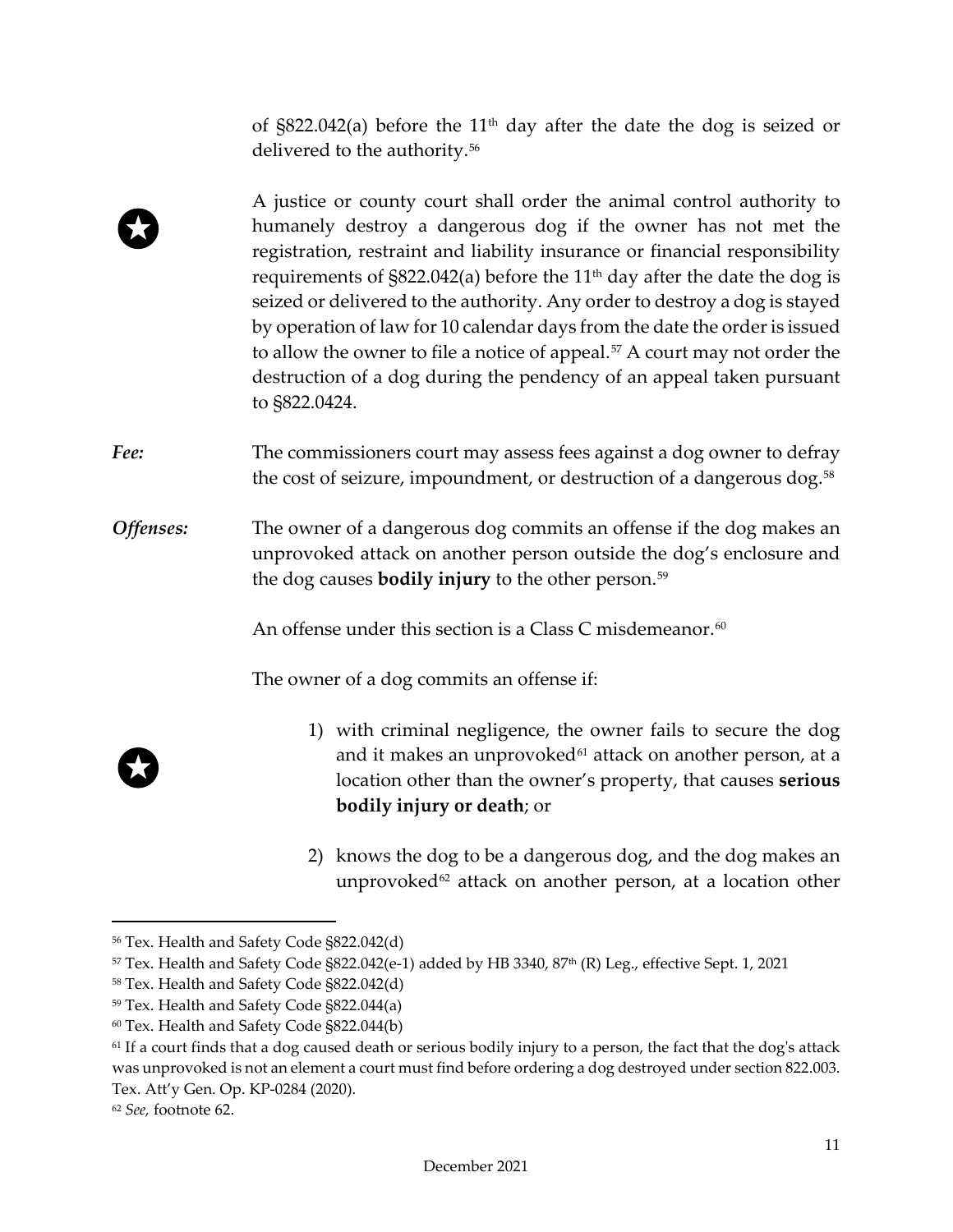than a secure enclosure, and that causes **serious bodily injury or death**.[63](#page-12-1)

An offense under §822.005 is a third degree felony if the dog causes serious bodily injury and a second degree felony if the dog causes death.[64](#page-12-2)



#### <span id="page-12-0"></span>**DOGS: UNLAWFUL RESTRAINT**

**Source law:** Health and Safety Code, Chapter 821 Subchapter D<sup>[65](#page-12-3)</sup>

**Scope:** Subchapter D of Chapter 821 provides criminal penalties for the unlawful restraint of dogs.

*Definitions:* "Restraint" means a chain, rope, tether, leash, cable, or other device that attaches a dog to a stationary object or trolley system.<sup>[66](#page-12-4)</sup>

> "Unlawful restraint" means to keep a dog outside and unattended by use of a restraint without adequate shelter, space, shade and potable water.<sup>[67](#page-12-5)</sup> Further, it is unlawful to restrain a dog outside and unattended by use of a restraint that is a chain, has a weight attached, is less than 10 feet or five times the length of the dog<sup>[68](#page-12-6)</sup>, or is attached to a collar or harness not properly fitted. [69](#page-12-7)

*Authority:* A peace officer or animal control officer with probable cause to believe that a dog owner is unlawfully restraining a dog shall issue a written statement to the owner of the violation of Subchapter D.[70](#page-12-8) The statement must be signed by the officer and plainly state the date on which and the time at which the statement is provided to the owner.<sup>[71](#page-12-9)</sup>

<span id="page-12-1"></span><sup>63</sup> Tex. Health and Safety Code §822.005

<span id="page-12-2"></span><sup>64</sup> Tex. Health and Safety Code §822.005(b)

<span id="page-12-3"></span> $65$  Tex. Health and Safety Code §§821.101, 821.102, 821.103, and 821.104, amended by SB 5, 87<sup>th</sup> (3) Leg., effective Jan. 18, 2022.

<span id="page-12-4"></span><sup>66</sup> Tex. Health and Safety Code §821.101(7)

<span id="page-12-5"></span><sup>67</sup> Tex. Health and Safety Code §821.102(a).

<span id="page-12-6"></span><sup>&</sup>lt;sup>68</sup> This length requirement does not apply if the restraint is attached to a trolley system that allows a dog to move along a running line for the greater of 10 feet or five times the length of the dog. Tex. Health and Safety Code §821.103(b)

<span id="page-12-7"></span><sup>69</sup> Tex. Health and Safety Code §821.102(b)

<span id="page-12-8"></span><sup>70</sup> Tex. Health and Safety Code §821.079(b)

<span id="page-12-9"></span><sup>71</sup> Tex. Health and Safety Code §821.079(b)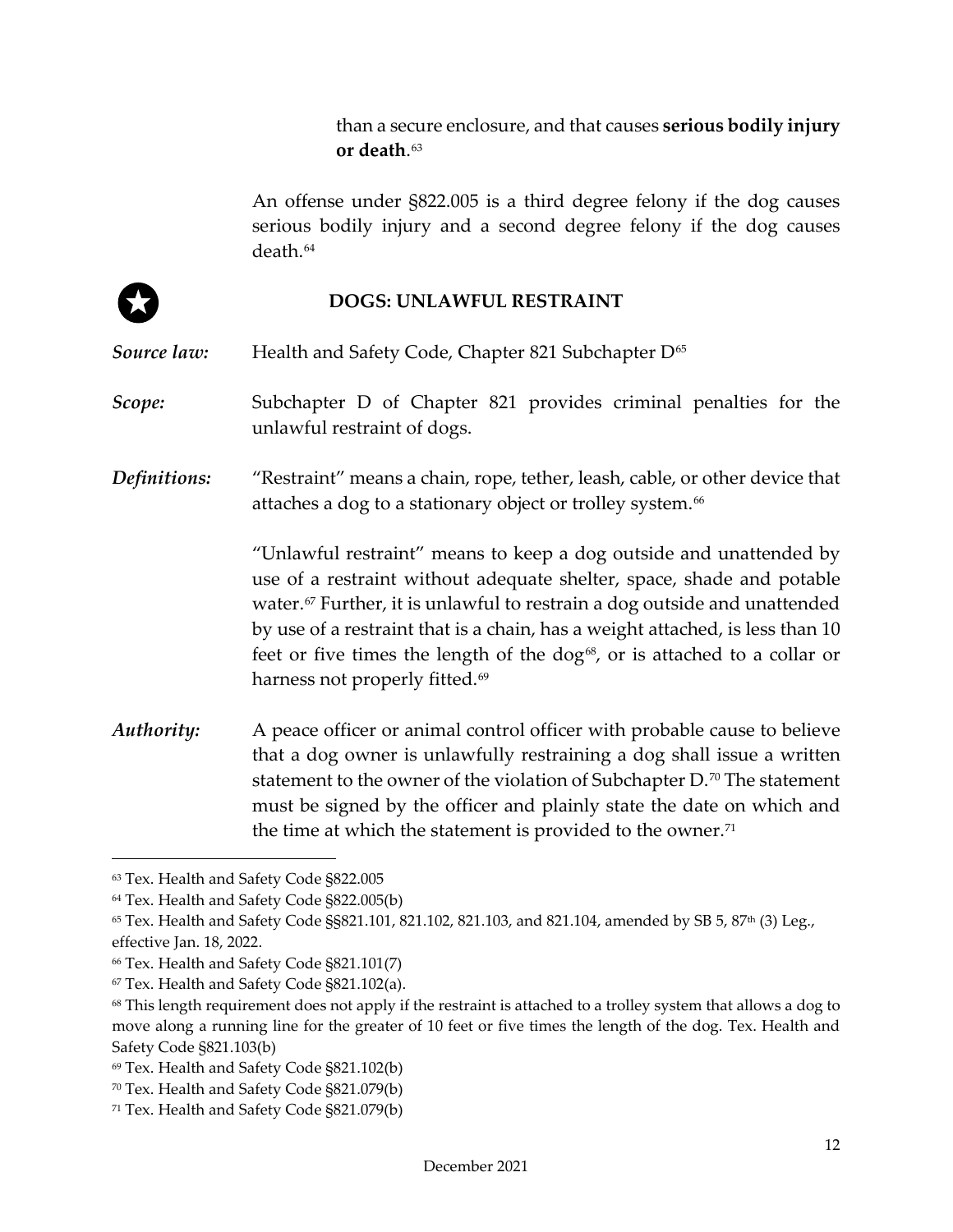- *Penalty:* An owner who fails to comply with Subchapter D within 24 hours after receiving the written statement commits an offense punishable as a Class C misdemeanor.[72](#page-13-0) Increased penalties are prescribed for repeated violations.[73](#page-13-1) Conduct that constitutes an offense under this provision that also constitutes an offense under any other law, may be prosecuted under either law or both laws.[74](#page-13-2)
- *Exception:* Subchapter D does apply to:
	- 1) in public camping or recreational areas in compliance with the area's requirements,
	- 2) while the owner and the dog engage in, or actively train for, an activity conducted under a valid license issued by the state provided the activity is associated with the use or presence of a dog,
	- 3) while the owner and the dog engage in shepherding or herding cattle or livestock,
	- 4) while the owner and the dog engage in conduct directly related to cultivating agricultural products,
	- 5) a dog temporarily left in an open-air truck bed while the owner completes a temporary task that requires the dog be left unattended in the truck bed,
	- 6) a dog taken by the owner, or another person with the owner's permission, from the owner's residence or property restrained for not longer than necessary for the owner to engage in an activity that requires the dog to be temporarily restrained, and
	- 7) while the owner and dog are engaged in, or actively training for hunting or field training.<sup>[75](#page-13-3)</sup>

Subchapter D does not prohibit a person from walking a dog with a hand-held leash.[76](#page-13-4)

<span id="page-13-0"></span><sup>72</sup> Tex. Health and Safety Code §821.079(c)

<span id="page-13-1"></span><sup>73</sup> Tex. Health and Safety Code §821.079(d)

<span id="page-13-2"></span><sup>74</sup> Tex. Health and Safety Code §821.079(f)

<span id="page-13-3"></span><sup>75</sup> Tex. Health and Safety Code §821.103(a)

<span id="page-13-4"></span><sup>76</sup> Tex. Health and Safety Code §821.103(c)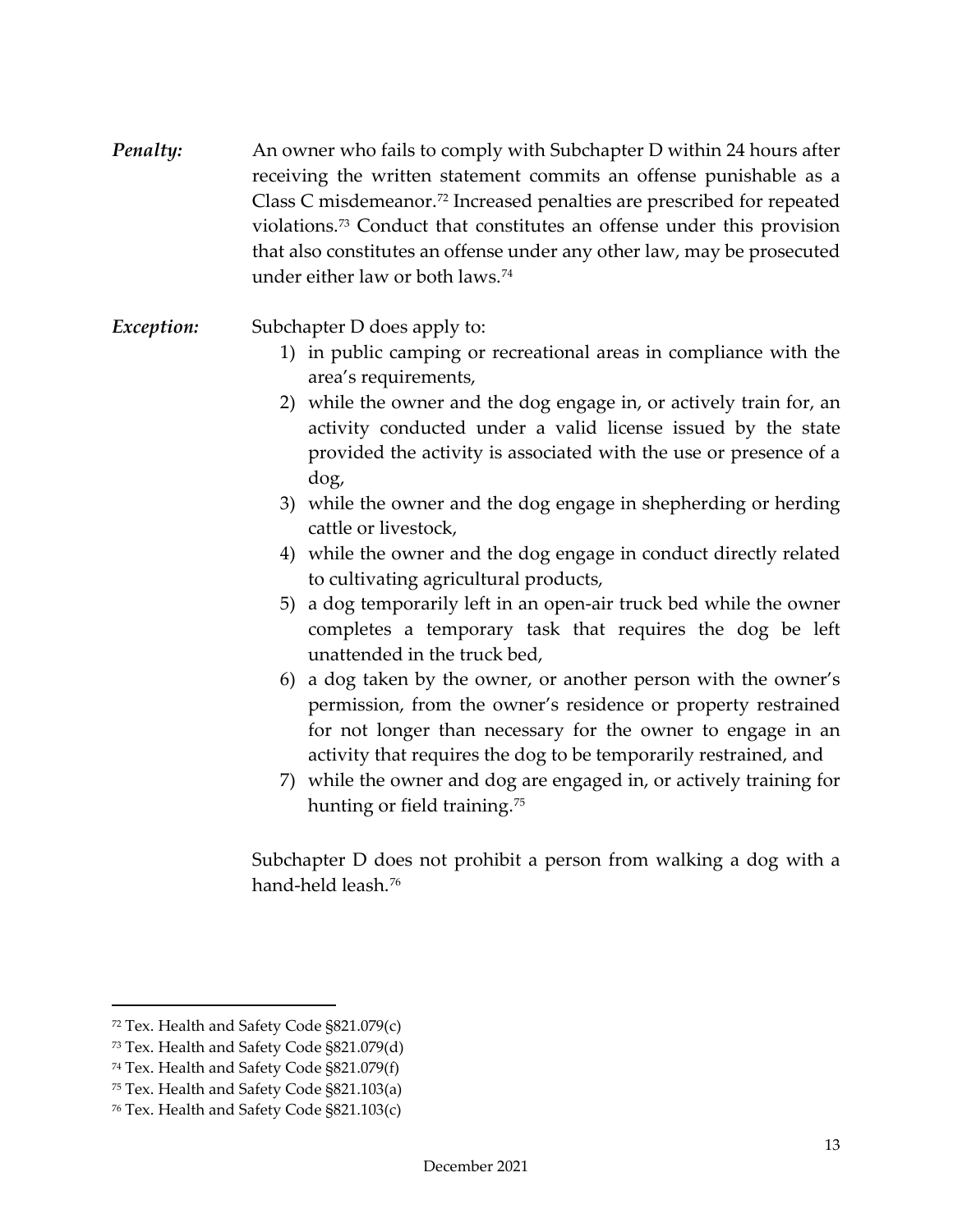**Disposition:** The clerk of a court that collects a penalty under Subchapter D shall remit the penalty for deposit in the county's general fund.<sup>[77](#page-14-1)</sup>

### <span id="page-14-0"></span>**DOGS & COYOTES DANGEROUS TO ANIMALS**

- *Source law:* Health and Safety Code, Chapter 822, Subchapter B.
- *Scope:* Prohibitions on dogs and coyotes known to be dangerous to certain animals from running at large.
- *Applicability:* Subchapter B applies to all counties.
- *Prohibition:* In all counties, the owner or keeper of a dog or coyote that the person knows will chase or kill livestock, domestic animals, or fowl may not allow the dog or coyote to run at large.<sup>[78](#page-14-2)</sup> "Dog or coyote" includes a crossbreed between a dog and a coyote.[79](#page-14-3)

A dog or coyote that attacks livestock, domestic animals, or fowl may be killed by any person who witnesses the attack or by the attacked animal's owner or a person acting on the owner's behalf, if the owner or other person knows about the attack.<sup>[80](#page-14-4)</sup>

A person who discovers on the person's property a dog or coyote known or suspected of having killed livestock, domestic animals, or fowls may detain the dog or coyote and return it to its owner or deliver it to the local animal control authority. The owner of the dog or coyote is liable for all costs incurred in the capture and care of the dog or coyote and all damage done by the dog or coyote.<sup>[81](#page-14-5)</sup>

The owner of a dog or coyote known to have attacked livestock, domestic animals, or fowl shall control the dog or coyote in a manner approved by the local animal control officer.[82](#page-14-6) 

<span id="page-14-3"></span><sup>79</sup> Tex. Health and Safety Code §822.011(1)

<span id="page-14-1"></span><sup>77</sup> Tex. Health and Safety Code §821.080

<span id="page-14-2"></span><sup>78</sup> Tex. Health and Safety Code §822.012

<span id="page-14-4"></span><sup>80</sup> Tex. Health and Safety Code §822.013(a)

<span id="page-14-5"></span><sup>81</sup> Tex. Health and Safety Code §822.013(c)

<span id="page-14-6"></span><sup>82</sup> Tex. Health and Safety Code §822.013(d)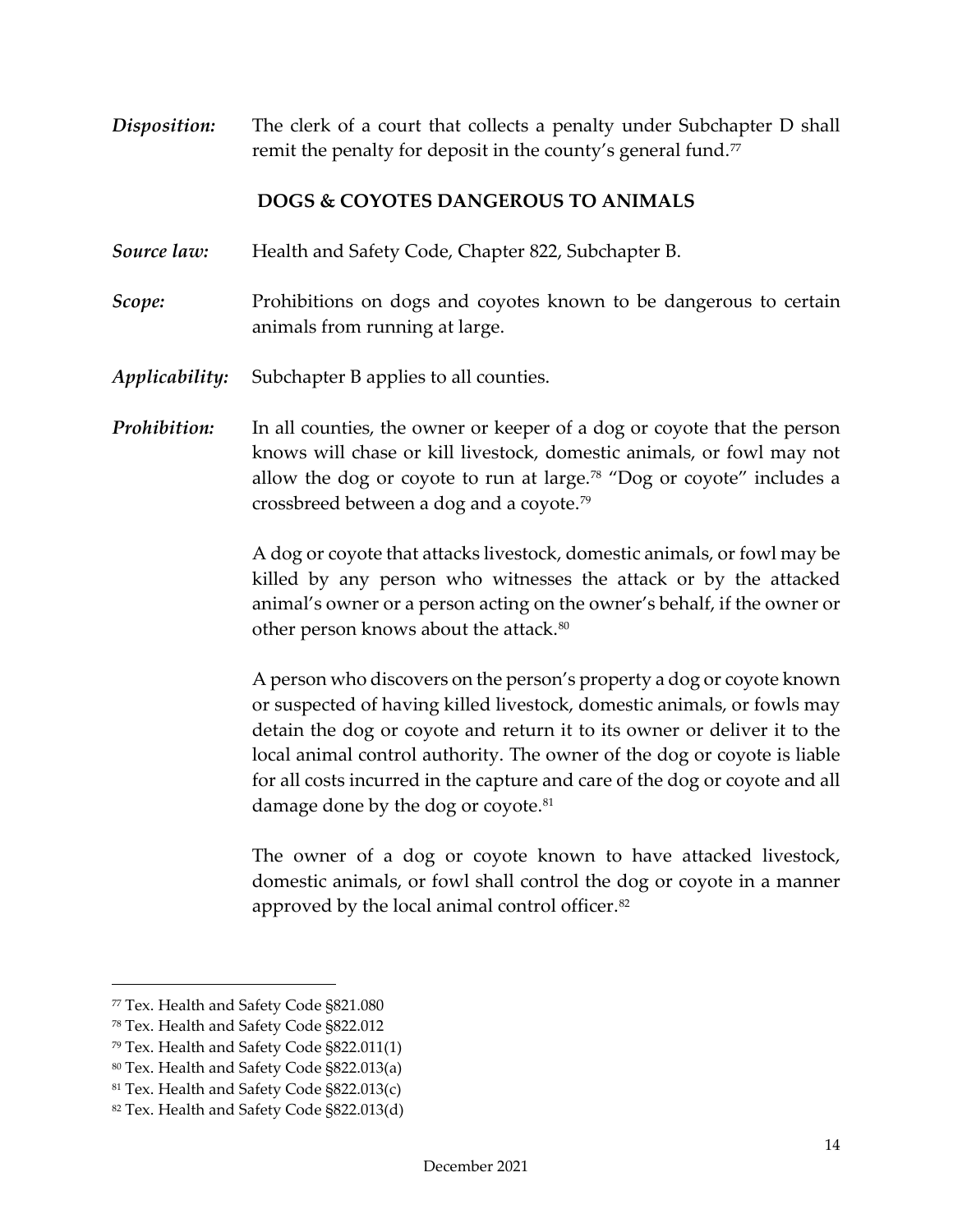*Penalty:* The owner of a dog or coyote who permits the animal to run at large in violation of Subchapter B commits an offense punishable by a fine not to exceed \$100.[83](#page-15-1)

#### <span id="page-15-0"></span>**RABIES CONTROL**

- *Source law:* Health and Safety Code, Chapter 826 (the Rabies Control Act of 1981).
- *Scope:* Chapter 826 establishes the minimum standards for the control of rabies and requires the periodic vaccination of dogs and cats against the disease.<sup>84</sup>
- *Authority:* The commissioners court is authorized to adopt Chapter 826.[85](#page-15-3) Alternatively, the court may adopt ordinances and rules for a local rabies control program and set standards that do not conflict with and are at least as stringent as Chapter 826 and the rules adopted by the Texas Board of Health (Board) under the chapter.<sup>86</sup> The local rules may require the registration, restraint, and impoundment of dogs and cats, and the quarantine of any animal that is believed to be rabid or to have exposed an individual to rabies.<sup>[87](#page-15-5)</sup>

Local rules and ordinances supersede Chapter 826 and rules adopted by the Board.<sup>[88](#page-15-6)</sup>

The commissioners court may contract with public or private entities to perform the acts required or authorized by Chapter 826.[89](#page-15-7) 

*Duty:* Each commissioners court is required to designate an officer to act as the local rabies control authority.<sup>[90](#page-15-8)</sup> The designated officer is required to enforce Chapter 826, Board rules, and the county's local rules and ordinances<sup>91</sup>

<span id="page-15-1"></span><sup>83</sup> Tex. Health and Safety Code §822.012

<span id="page-15-2"></span><sup>84</sup> Tex. Health and Safety Code §§826.012, 826.021

<span id="page-15-3"></span><sup>85</sup> Tex. Health and Safety Code §826.013

<span id="page-15-4"></span><sup>86</sup> Tex. Health and Safety Code §826.014(a)

<span id="page-15-5"></span><sup>87</sup> Tex. Health and Safety Code §§826.014, 826.031, 826.033, and 826.044

<span id="page-15-6"></span><sup>88</sup> Tex. Health and Safety Code §826.014(b)

<span id="page-15-7"></span><sup>89</sup> Tex. Health and Safety Code §826.016

<span id="page-15-8"></span><sup>90</sup> Tex. Health and Safety Code §826.017(a)

<span id="page-15-9"></span><sup>91</sup> Tex. Health and Safety Code §826.017(c)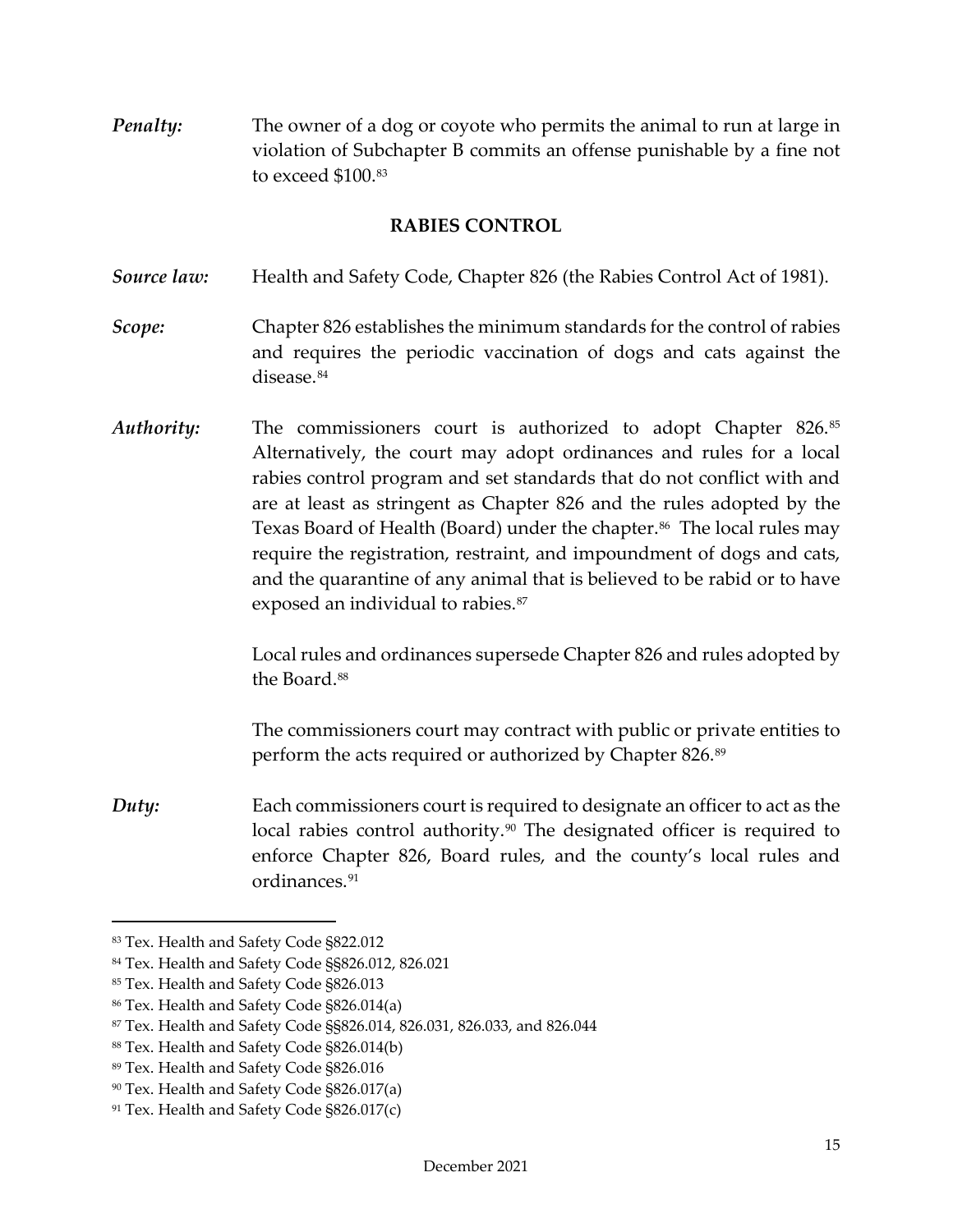- *Penalty:* The owner of a dog, cat, or other animal commits an offense if the person fails or refuses to comply with the vaccination, registration, and quarantine requirements adopted under the Board's or county's rules. Offenses for violations range from Class C to Class B misdemeanors.[92](#page-16-1)
- *Fee:* The commissioners court may set a fee for the registration of dogs and cats.[93](#page-16-2) The rabies control authority may collect the fees, which may only be used to defray the cost of the county's rabies control program.<sup>94</sup>
- *Limitation:* Certain information contained in a vaccination certification or a dog and cat registry relating to the identity of the animal's owner is confidential.[95](#page-16-4) The certificate may not contain the owner's social security number or driver's license number. The unauthorized disclosure of the information is an offense punishable by a fine, confinement in jail, or both a fine and confinement.<sup>[96](#page-16-5)</sup>

## <span id="page-16-0"></span>**WILD ANIMALS: DANGEROUS**

- *Source law:* Health and Safety Code, Chapter 822, Subchapter E.
- *Scope:* The subchapter governs the regulation and registration of dangerous wild animals. The subchapter does not prevent a county from prohibiting or regulating the ownership, possession, confinement, or care of a dangerous wild animal in the county in accordance with Local Government Code §240.002.[97](#page-16-6)
- *Definition:* "Dangerous wild animal" means a lion, a tiger, an ocelot, a cougar, a leopard, a cheetah, a jaguar, a bobcat, a lynx, a serval, a caracal, a hyena, a bear, a coyote, a jackal, a baboon, a chimpanzee, an orangutan, a gorilla, or any hybrid of one of these animals.<sup>[98](#page-16-7)</sup>

<span id="page-16-1"></span><sup>92</sup> Tex. Health and Safety Code §§826.022(b) and (c), 826.032(b), 826.034 (b), and 826.044(b)

<span id="page-16-2"></span><sup>93</sup> Tex. Health and Safety Code §826.031(c)

<span id="page-16-3"></span><sup>94</sup> Tex. Health and Safety Code §826.031(c)

<span id="page-16-4"></span><sup>95</sup> Tex. Health and Safety Code §§826.0211(a), 826.0311(a)

<span id="page-16-5"></span><sup>96</sup> Tex. Health and Safety Code §§826.0211(c), 826.0311(c)

<span id="page-16-6"></span><sup>&</sup>lt;sup>97</sup> Tex. Health and Safety Code §822.116

<span id="page-16-7"></span><sup>98</sup> Tex. Health and Safety Code §822.101(4)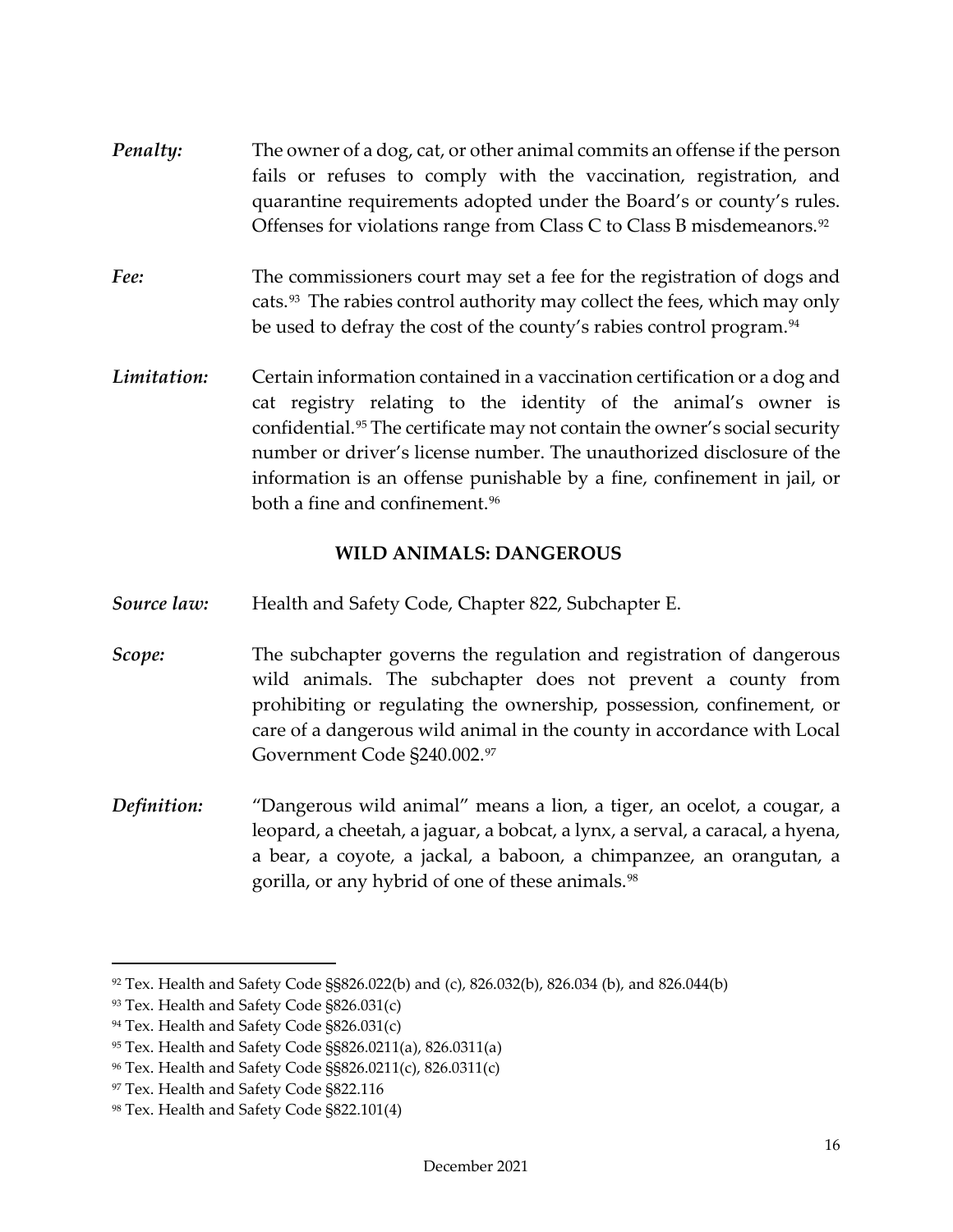| Exclusion: | In a county west of the Pecos River that has a population of less than<br>25,000 <sup>99</sup> , Subchapter E does not apply to a cougar, bobcat, or coyote in<br>the possession or custody of a person that has trapped the animal as a<br>part of a predator or depredation control activity. <sup>100</sup>                                                                                                                                   |
|------------|--------------------------------------------------------------------------------------------------------------------------------------------------------------------------------------------------------------------------------------------------------------------------------------------------------------------------------------------------------------------------------------------------------------------------------------------------|
| Authority: | The commissioners court of a county that does not prohibit the keeping<br>of wild animals under Local Government Code §240.002 is required to<br>adopt an order to implement and administer a certificate of registration<br>program for dangerous wild animals. <sup>101</sup> The order must have been<br>adopted no later than December 1, 2001. <sup>102</sup>                                                                               |
| Duty:      | The animal control office, or the sheriff if there is no animal control<br>office, shall issue a certificate of registration to a person who is keeping<br>a dangerous wild animal in the county. <sup>103</sup>                                                                                                                                                                                                                                 |
| Fee:       | The animal control office or the sheriff may charge an annual fee not to<br>exceed \$50 for each dangerous wild animal and a fee not to exceed \$500<br>for each person registering an animal. <sup>104</sup> The fees collected may only be<br>used to administer and enforce Subchapter E. <sup>105</sup>                                                                                                                                      |
| Offense:   | A person commits an offense if the person fails: to register a dangerous<br>wild animal, to display the registration certificate, or to report an attack<br>on a human or the escape of the animal. A person commits an offense<br>if the person knowingly transfers ownership of a dangerous wild animal<br>to a person who does not have a certificate of registration for that<br>animal. An offense is a Class C misdemeanor. <sup>106</sup> |
| Penalty:   | A civil penalty may also be imposed by the county on a person who fails<br>to obtain a certificate of registration. A penalty in the amount of at least                                                                                                                                                                                                                                                                                          |

<span id="page-17-0"></span><sup>99</sup> Counties in the bracket include Brewster, Culberson, Hudspeth, Jeff Davis, Pecos, Presidio, Reeves, and Terrell.

<span id="page-17-1"></span><sup>100</sup> Tex. Health and Safety Code §822.102(a)(12)

<span id="page-17-2"></span><sup>101</sup> Tex. Health and Safety Code §822.103

<span id="page-17-3"></span><sup>102</sup> Tex. Att'y Gen. Op. No. JC-0552 (2002)

<span id="page-17-4"></span><sup>&</sup>lt;sup>103</sup> Tex. Health and Safety Code §822.103

<span id="page-17-5"></span><sup>104</sup> Tex. Health and Safety Code §822.103(c)

<span id="page-17-6"></span><sup>105</sup> Tex. Health and Safety Code §822.103(c)

<span id="page-17-7"></span><sup>106</sup> Tex. Health and Safety Code §822.113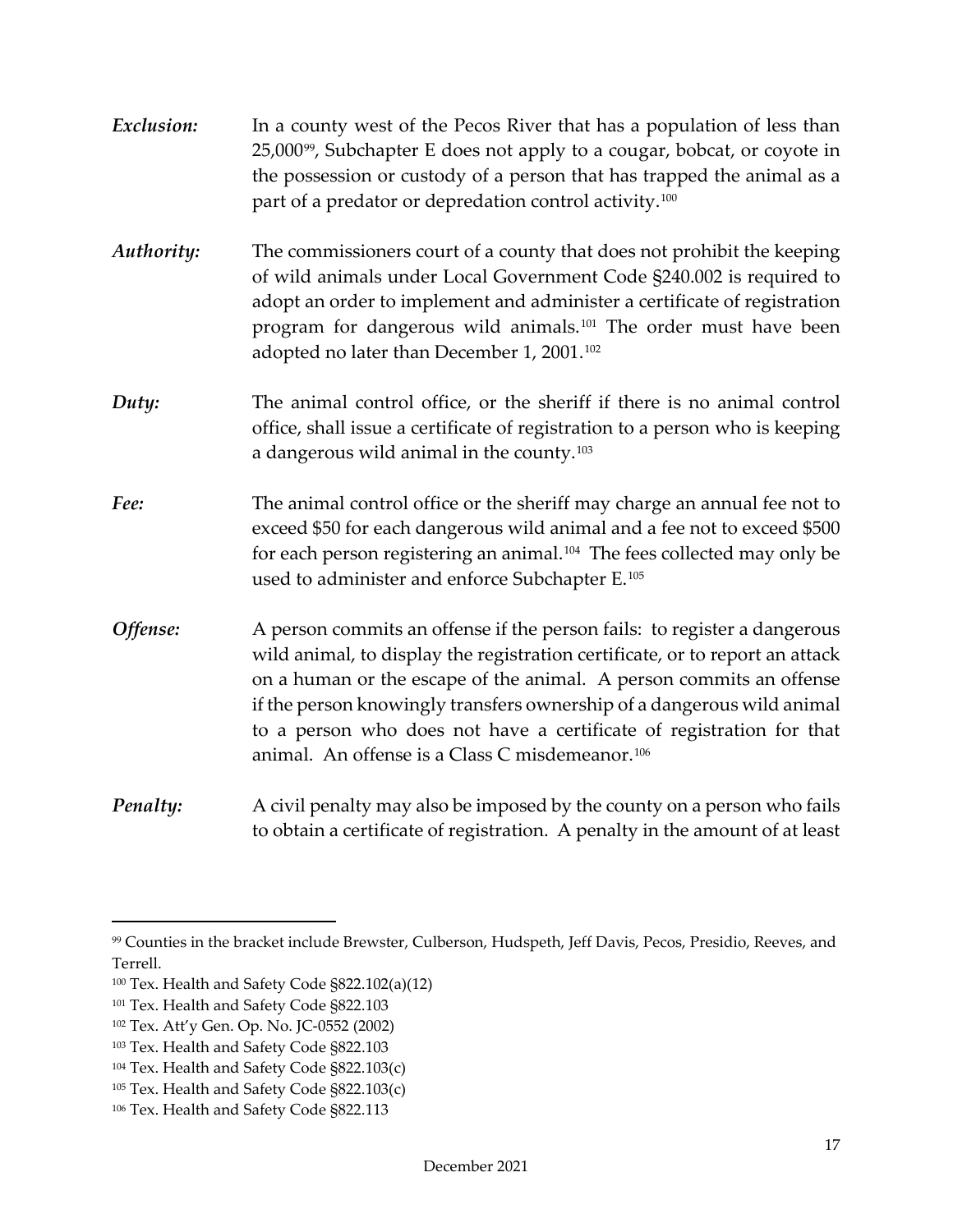\$200 and not more than \$2000 may be collected with respect to each dangerous wild animal and for each day a violation continues.[107](#page-18-0)

<span id="page-18-0"></span><sup>107</sup> Tex. Health and Safety Code §822.114